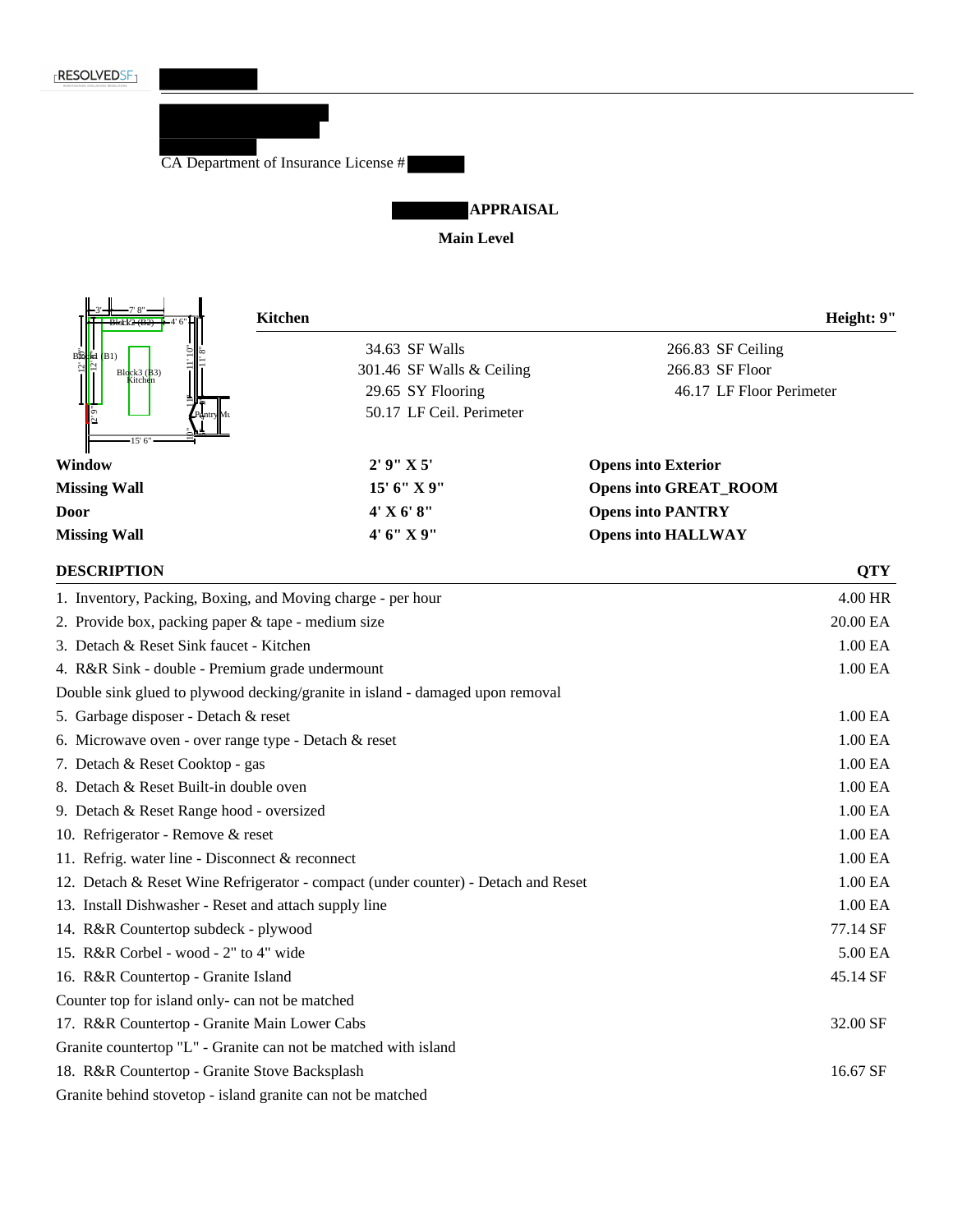**RESOLVEDSF** 

### **CONTINUED - Kitchen**

| <b>DESCRIPTION</b>                                                                                                                                                                                                                                                                                                                                                                                                     | <b>QTY</b>          |
|------------------------------------------------------------------------------------------------------------------------------------------------------------------------------------------------------------------------------------------------------------------------------------------------------------------------------------------------------------------------------------------------------------------------|---------------------|
| 19. R&R Countertop - Granite 6" backsplash                                                                                                                                                                                                                                                                                                                                                                             | $6.00$ SF           |
| 20. Add on for undermount sink cutout $&$ polish - double basin                                                                                                                                                                                                                                                                                                                                                        | 1.00 EA             |
| 21. Add on Granite or Marble - edge treatment                                                                                                                                                                                                                                                                                                                                                                          | 45.00 LF            |
| Existing granite had compound edge treatment                                                                                                                                                                                                                                                                                                                                                                           |                     |
| 22. Tile/stone sealer                                                                                                                                                                                                                                                                                                                                                                                                  | 175.95 SF           |
| 23. Remove Laminate - simulated wood flooring                                                                                                                                                                                                                                                                                                                                                                          | 55.00 SF            |
| Remove remaining laminate flooring in hall portion of kitchen                                                                                                                                                                                                                                                                                                                                                          |                     |
| 24. Laminate - simulated wood flooring - High grade                                                                                                                                                                                                                                                                                                                                                                    | 266.83 SF           |
| 25. Base shoe                                                                                                                                                                                                                                                                                                                                                                                                          | 29.50 LF            |
| Replace baseboard at island, behind refrigerator and along long wall                                                                                                                                                                                                                                                                                                                                                   |                     |
| 26. R&R 110 volt copper wiring run, box and outlet                                                                                                                                                                                                                                                                                                                                                                     | 3.00 EA             |
| Rewire electrical to island - one interior outlet, disposal, and one exterior outlet - all damaged and shorting after loss                                                                                                                                                                                                                                                                                             |                     |
| 27. Recessed light fixture - Detach & reset trim only                                                                                                                                                                                                                                                                                                                                                                  | 6.00 <sub>E</sub> A |
| To paint ceiling                                                                                                                                                                                                                                                                                                                                                                                                       |                     |
| 28. Light fixture - Detach & reset                                                                                                                                                                                                                                                                                                                                                                                     | 3.00 EA             |
| For ceiling painting                                                                                                                                                                                                                                                                                                                                                                                                   |                     |
| 29. Heat/AC register - Mechanically attached - Detach & reset                                                                                                                                                                                                                                                                                                                                                          | 1.00 EA             |
| 30. R&R 1/2" drywall - hung, taped, ready for texture                                                                                                                                                                                                                                                                                                                                                                  | 30.00 SF            |
| Replace 1/2" drywall at island pony wall                                                                                                                                                                                                                                                                                                                                                                               |                     |
| 31. Texture drywall - light hand texture                                                                                                                                                                                                                                                                                                                                                                               | 30.00 SF            |
| Texture entire island wall to match patched area                                                                                                                                                                                                                                                                                                                                                                       |                     |
| 32. Seal/prime then paint the surface area twice (3 coats)                                                                                                                                                                                                                                                                                                                                                             | $40.00$ SF          |
| Seal and prime new drywall at island                                                                                                                                                                                                                                                                                                                                                                                   |                     |
| 33. Paint the ceiling - one coat                                                                                                                                                                                                                                                                                                                                                                                       | 266.83 SF           |
| 34. Paint long wall opposite island- one coat                                                                                                                                                                                                                                                                                                                                                                          | 94.50 SF            |
| 35. Seal & paint baseboard w/cap &/or shoe - two coats                                                                                                                                                                                                                                                                                                                                                                 | 29.50 LF            |
| 36. Stain & finish corbel                                                                                                                                                                                                                                                                                                                                                                                              | 5.00 EA             |
| 37. Cabinetry Note                                                                                                                                                                                                                                                                                                                                                                                                     | 1.00 EA             |
| Timberlake "Rushmore" Select maple cabinets with chocolate glaze - finish is no longer offered.<br>Damaged island cabinets can not be matched to achieve a reasonably uniform appearance, thus all cabinets will require replacement.<br>Cabinet end panels have thin engineered wood over particle board construction, thus can not be sanded and refinished.<br>https://p.widencdn.net/iwctw1/Spec-Guide_Winter-2019 |                     |
| 38. R&R Custom cabinets - base units - Premium grade                                                                                                                                                                                                                                                                                                                                                                   | 19.00 LF            |

-APPRAISAL Page: 2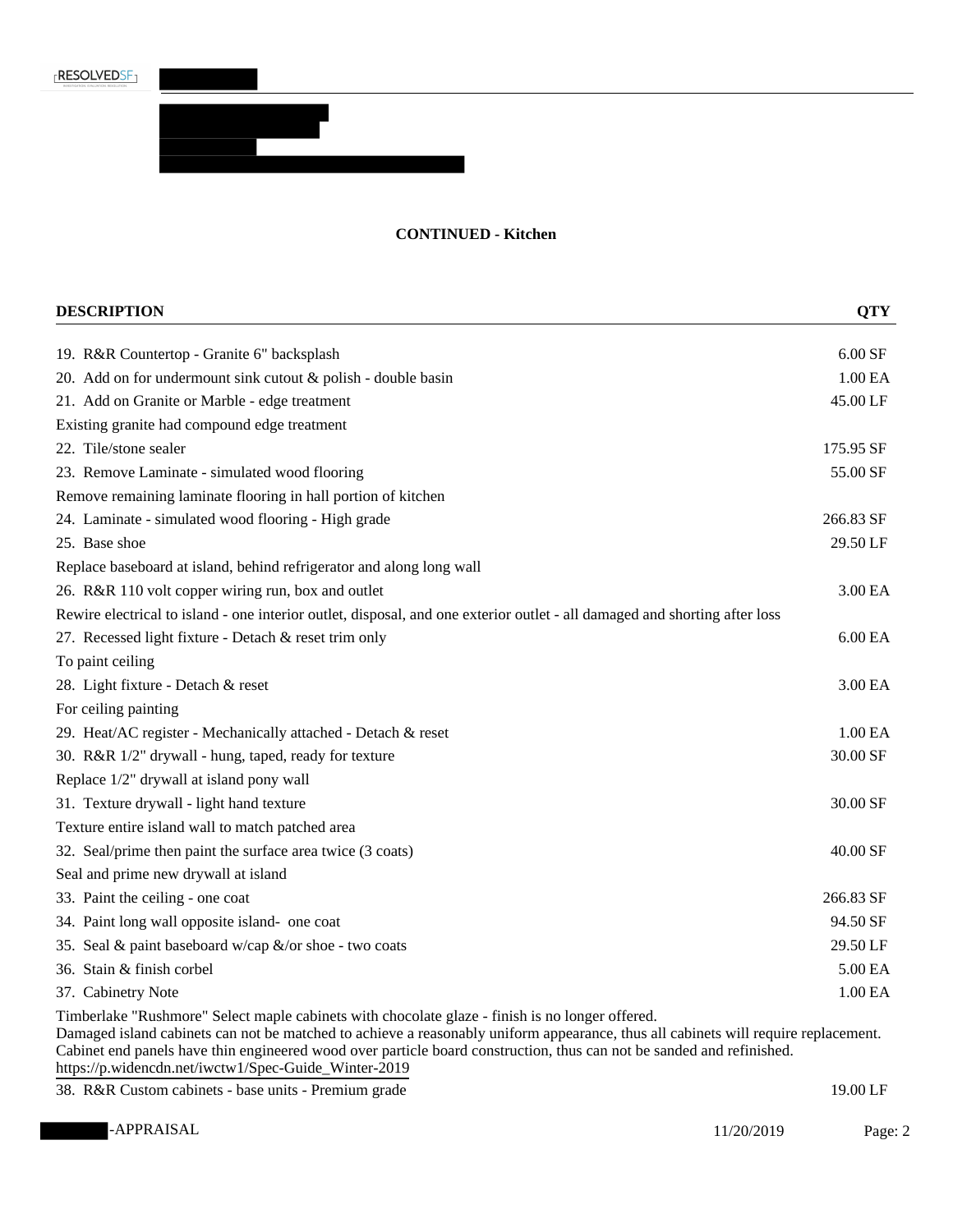

3

#### **CONTINUED - Kitchen**

| <b>DESCRIPTION</b>                                              | <b>QTY</b>          |
|-----------------------------------------------------------------|---------------------|
| 39. R&R Custom cabinets - wall units - 42" tall - Premium grade | 16.00 LF            |
| 40. R&R Custom cabinets - full height units - Premium grade     | $6.00$ LF           |
| 41. R&R Cabinet panels - side, end, or back - Premium grade     | 100.00 SF           |
| 42. Add for pull out trash bin                                  | 1.00 <sub>E</sub> A |
| 43. Add for prefinished crown molding - w/detail per LF         | 16.00 LF            |
| 44. R&R Cabinet drawer slides - full ext. soft close            | 18.00 EA            |
| 45. R&R Toe kick - pre-finished wood - 1/2"                     | 26.00 LF            |
| 46. Cabinet knobs or pulls - Detach & reset                     | 43.00 EA            |
| 47. R&R Under-cabinet lighting                                  | 1.00 <sub>E</sub> A |

#### NOTES:



50. Interior door - Detach & reset - slab only 2.00 EA

Removed double doors to access flooring replacement

51. Paint door/window trim & jamb - Large - 1 coat (per side) 1.00 EA

-APPRAISAL Page: 3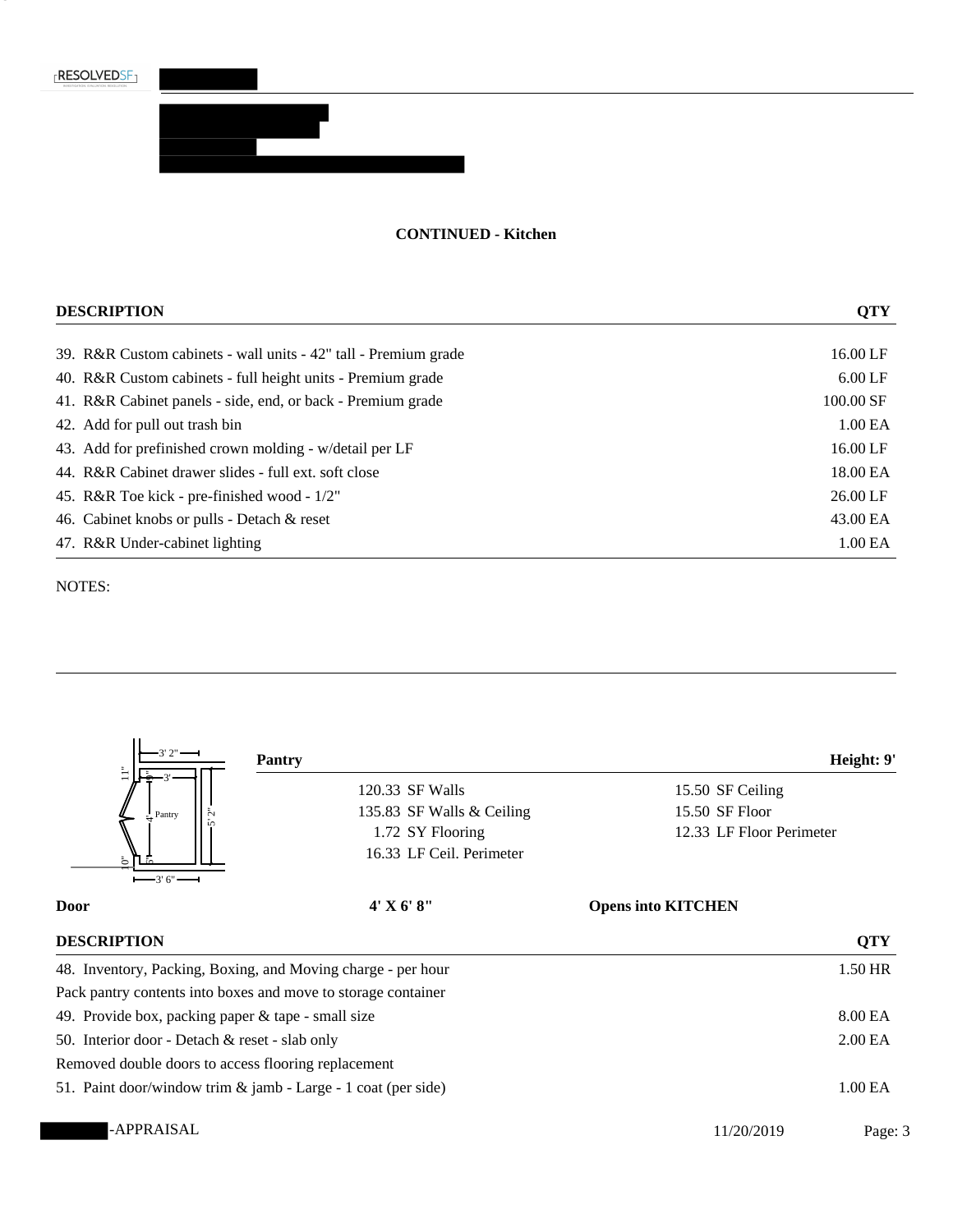# **CONTINUED - Pantry**

| <b>DESCRIPTION</b>                                                 | <b>QTY</b>          |
|--------------------------------------------------------------------|---------------------|
| 52. Paint door slab only - 1 coat (per side)                       | 4.00 <sub>E</sub> A |
| Paint double doors- both sides                                     |                     |
| 53. R&R Laminate - simulated wood flooring - High grade            | 15.50 SF            |
| 54. Paint walls and ceiling - one coat                             | 120.33 SF           |
| 55. R&R Base shoe                                                  | 12.33 LF            |
| 56. Seal & paint baseboard w/cap $\&$ /or shoe, oversized- 2 coats | 12.33 LF            |

NOTES:

Block2 (B2)

| e antriqua Koon<br>$-3 - 2 - 6' 10''$<br>$-15' 6''$ —<br>⊣3' 6"∎ | <b>Great Room</b>         | Height: 9"                     |
|------------------------------------------------------------------|---------------------------|--------------------------------|
|                                                                  | 43.00 SF Walls            | 476.08 SF Ceiling              |
| <b>Great Room</b>                                                | 519.08 SF Walls & Ceiling | 476.08 SF Floor                |
|                                                                  | 52.90 SY Flooring         | 57.33 LF Floor Perimeter       |
| $-4'3'' -$                                                       | 69.17 LF Ceil. Perimeter  |                                |
|                                                                  |                           |                                |
| <b>Missing Wall - Goes to Floor</b>                              | 3' 10'' X 6' 8''          | <b>Opens into MUD_ROOM</b>     |
| <b>Missing Wall</b>                                              | 15' 6''  X 9''            | <b>Opens into KITCHEN</b>      |
| Window                                                           | $2'$ 9" $X$ 5' 4"         | <b>Opens into Exterior</b>     |
| Door                                                             | $8'$ X $8'$               | <b>Opens into Exterior</b>     |
| Window                                                           | 2' 9" X 5' 4"             | <b>Opens into Exterior</b>     |
| <b>Missing Wall</b>                                              | 3' 8''  X 9''             | <b>Opens into HALL_TO_BEDR</b> |
| <b>DESCRIPTION</b>                                               |                           | <b>QTY</b>                     |

| 57. Inventory, Packing, Boxing, and Moving charge - per hour                                                   |            | 5.00 HR  |
|----------------------------------------------------------------------------------------------------------------|------------|----------|
| Move and reset furniture (including large free standing safe) and pack contents into boxes and move to storage |            |          |
| 58. Provide box, packing paper & tape - medium size                                                            |            | 5.00 EA  |
| 59. Provide box, packing paper & tape - small size                                                             |            | 10.00 EA |
| 60. Provide picture-frame box, packing paper $\&$ tape                                                         |            | 8.00 EA  |
| -APPRAISAL                                                                                                     | 11/20/2019 | Page: 4  |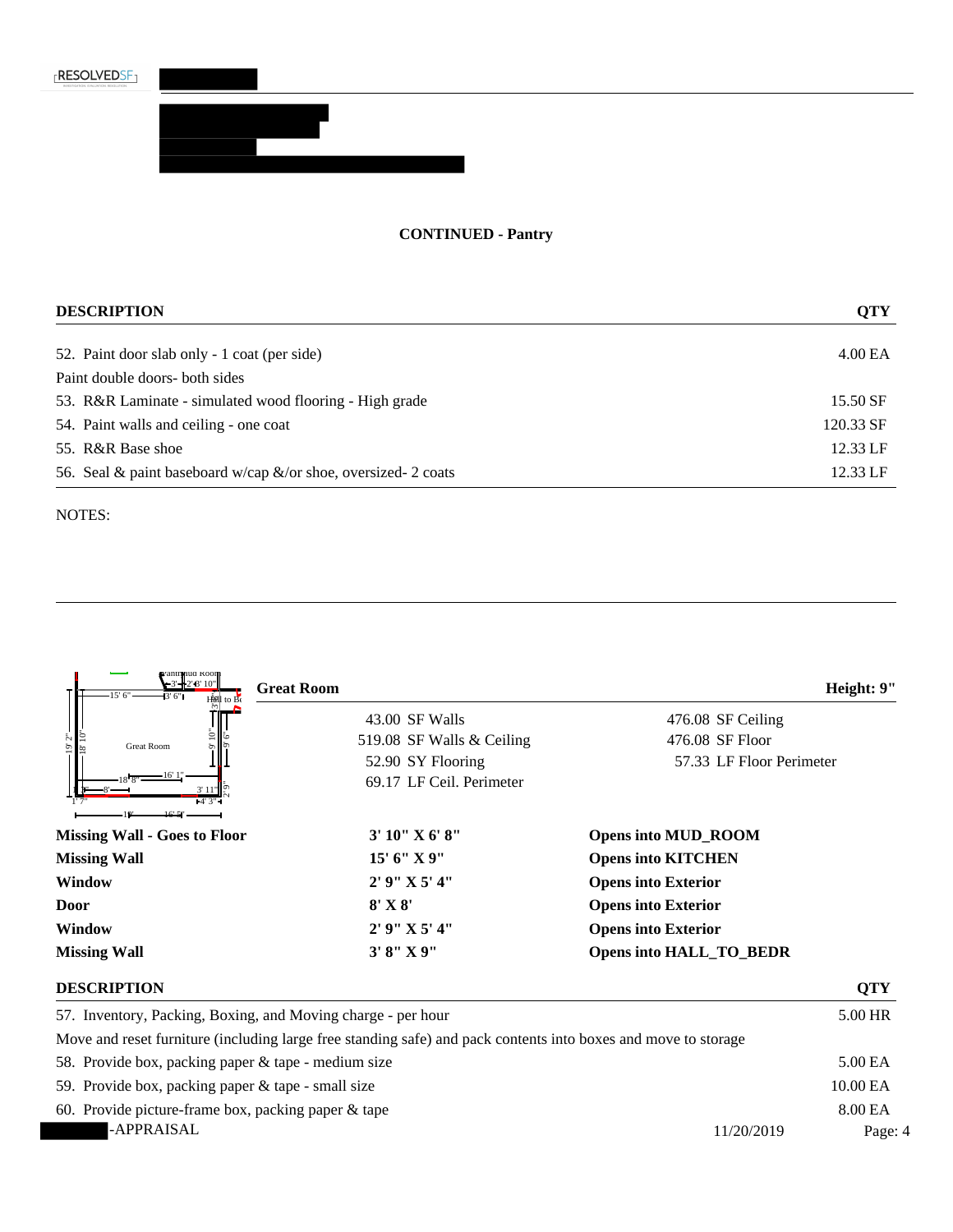

<u>e de la pro</u>

5

### **CONTINUED - Great Room**

| <b>DESCRIPTION</b>                                            | <b>QTY</b>          |
|---------------------------------------------------------------|---------------------|
| 61. Provide TV box, packing paper $\&$ tape                   | 1.00 EA             |
| 62. Mask and prep for paint - plastic, paper, tape (per LF)   | 110.50 LF           |
| 63. Recessed light fixture - Detach $\&$ reset trim only      | 4.00 EA             |
| 64. Heat/AC register - Mechanically attached - Detach & reset | 2.00 <sub>E</sub> A |
| 65. Window blind - horizontal or vertical - Detach $\&$ reset | 4.00 <sub>E</sub> A |
| 66. Window drapery - hardware - Detach $\&$ reset             | 2.00 <sub>E</sub> A |
| 67. TV Brackets - Wall or ceiling mounted - Detach $\&$ reset | 1.00 EA             |
| 68. R&R Laminate - simulated wood flooring - High grade       | 476.08 SF           |
| 69. R&R Base shoe                                             | 57.33 LF            |
| 70. Paint walls and ceiling - one coat                        | 519.08 SF           |
| 71. Seal & paint base shoe or quarter round                   | 57.33 LF            |

|                                                                                                                                                                                                                                                                                                        | <b>Hallway</b>             |                              | Height: 19' 3" |
|--------------------------------------------------------------------------------------------------------------------------------------------------------------------------------------------------------------------------------------------------------------------------------------------------------|----------------------------|------------------------------|----------------|
|                                                                                                                                                                                                                                                                                                        | 644.09 SF Walls            | 85.31 SF Ceiling             |                |
|                                                                                                                                                                                                                                                                                                        | 729.40 SF Walls & Ceiling  | 85.31 SF Floor               |                |
|                                                                                                                                                                                                                                                                                                        | 9.48 SY Flooring           | 22.36 LF Floor Perimeter     |                |
| Hallway<br>1991<br>1991<br>1994<br>1994<br>1994<br>1995<br>1995<br>1995<br>1995<br>1995<br>1995<br>1995<br>1996<br>1996<br>1996<br>1996<br>1996<br>1996<br>1996<br>1996<br>1996<br>1996<br>1996<br>1996<br>1996<br>1996<br>1996<br>1996<br>1996<br>1996<br>1996<br>1996<br>1996<br>1996<br>1996<br>199 | 39.19 LF Ceil. Perimeter   |                              |                |
| <b>Missing Wall</b>                                                                                                                                                                                                                                                                                    | $9'5''$ X $19'3''$         | <b>Opens into FRONT_ROOM</b> |                |
| Door                                                                                                                                                                                                                                                                                                   | 4'3''X6'8''                | <b>Opens into Exterior</b>   |                |
| <b>Missing Wall</b>                                                                                                                                                                                                                                                                                    | $4\frac{5}{16}$ " X 19" 3" | <b>Opens into Exterior</b>   |                |
| <b>Missing Wall</b>                                                                                                                                                                                                                                                                                    | 4' 6''  X 19' 3''          | <b>Opens into KITCHEN</b>    |                |
| <b>Missing Wall</b>                                                                                                                                                                                                                                                                                    | $3'$ 5" X 19' 3"           | <b>Opens into Exterior</b>   |                |
| <b>Missing Wall</b>                                                                                                                                                                                                                                                                                    | $3'$ 2" X 19' 3"           | <b>Opens into STAIRS</b>     |                |
| <b>DESCRIPTION</b>                                                                                                                                                                                                                                                                                     |                            |                              | <b>QTY</b>     |
| -APPRAISAL                                                                                                                                                                                                                                                                                             |                            | 11/20/2019                   | Page: 5        |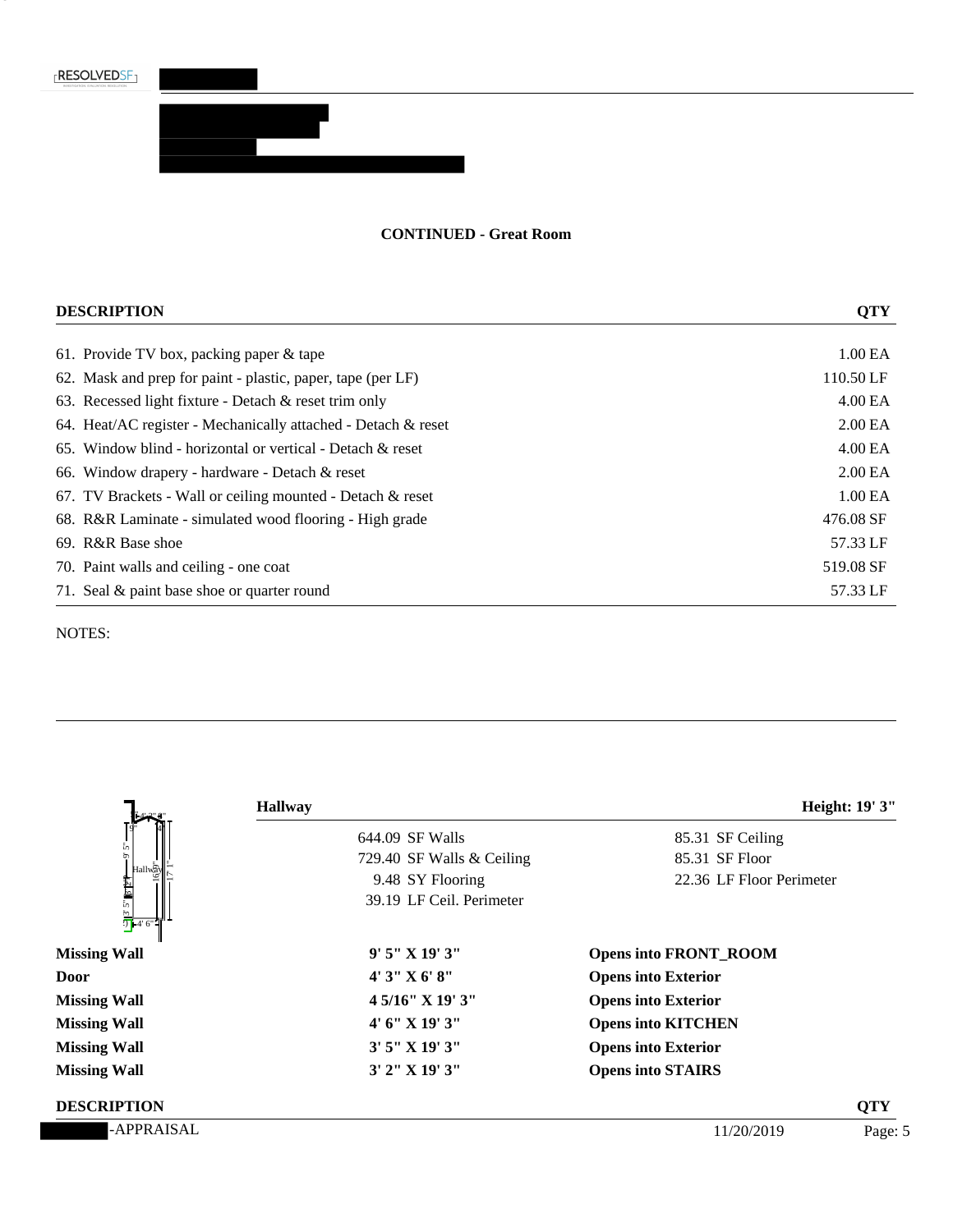<u>e est</u>

6

## **CONTINUED - Hallway**

| <b>DESCRIPTION</b>                                            | <b>QTY</b>          |
|---------------------------------------------------------------|---------------------|
| 72. Content Manipulation charge - per hour                    | 1.00 HR             |
| 73. R&R Laminate - simulated wood flooring - High grade       | 85.31 SF            |
| 74. R&R Base shoe                                             | 22.36 LF            |
| 75. Paint walls and ceiling - one coat                        | 729.40 SF           |
| 76. Seal & paint baseboard w/cap $\&$ /or shoe - two coats    | 22.36 LF            |
| 77. Paint door/window trim & jamb - Large - 1 coat (per side) | 1.00 EA             |
| 78. Paint door slab only - 1 coat (per side)                  | 2.00 <sub>E</sub> A |

|                                                             | <b>Mud Room</b>          | Height: 9"                   |
|-------------------------------------------------------------|--------------------------|------------------------------|
| $-2' 10'' \rightarrow -3'$                                  | 11.63 SF Walls           | 31.00 SF Ceiling             |
|                                                             | 42.63 SF Walls & Ceiling | 31.00 SF Floor               |
| Mud Room                                                    | 3.44 SY Flooring         | 15.50 LF Floor Perimeter     |
|                                                             | 22.33 LF Ceil. Perimeter |                              |
| $-2'2''-$                                                   |                          |                              |
| Door                                                        | 3' X 6' 8''              | <b>Opens into Exterior</b>   |
| <b>Missing Wall - Goes to Floor</b>                         | 3' 10'' X 6' 8''         | <b>Opens into GREAT_ROOM</b> |
| <b>DESCRIPTION</b>                                          |                          | <b>QTY</b>                   |
| 79. Contents - move out then reset - Small room             |                          | 1.00 EA                      |
| 80. Mask and prep for paint - plastic, paper, tape (per LF) |                          | 22.33 LF                     |
| 81. R&R Laminate - simulated wood flooring - High grade     |                          | 31.00 SF                     |
| 82. R&R Base shoe                                           |                          | 15.50 LF                     |
| 83. Paint walls and ceiling - one coat                      |                          | 11.63 SF                     |
| 84. Seal & paint baseboard w/cap &/or shoe - two coats      |                          | 15.50 LF                     |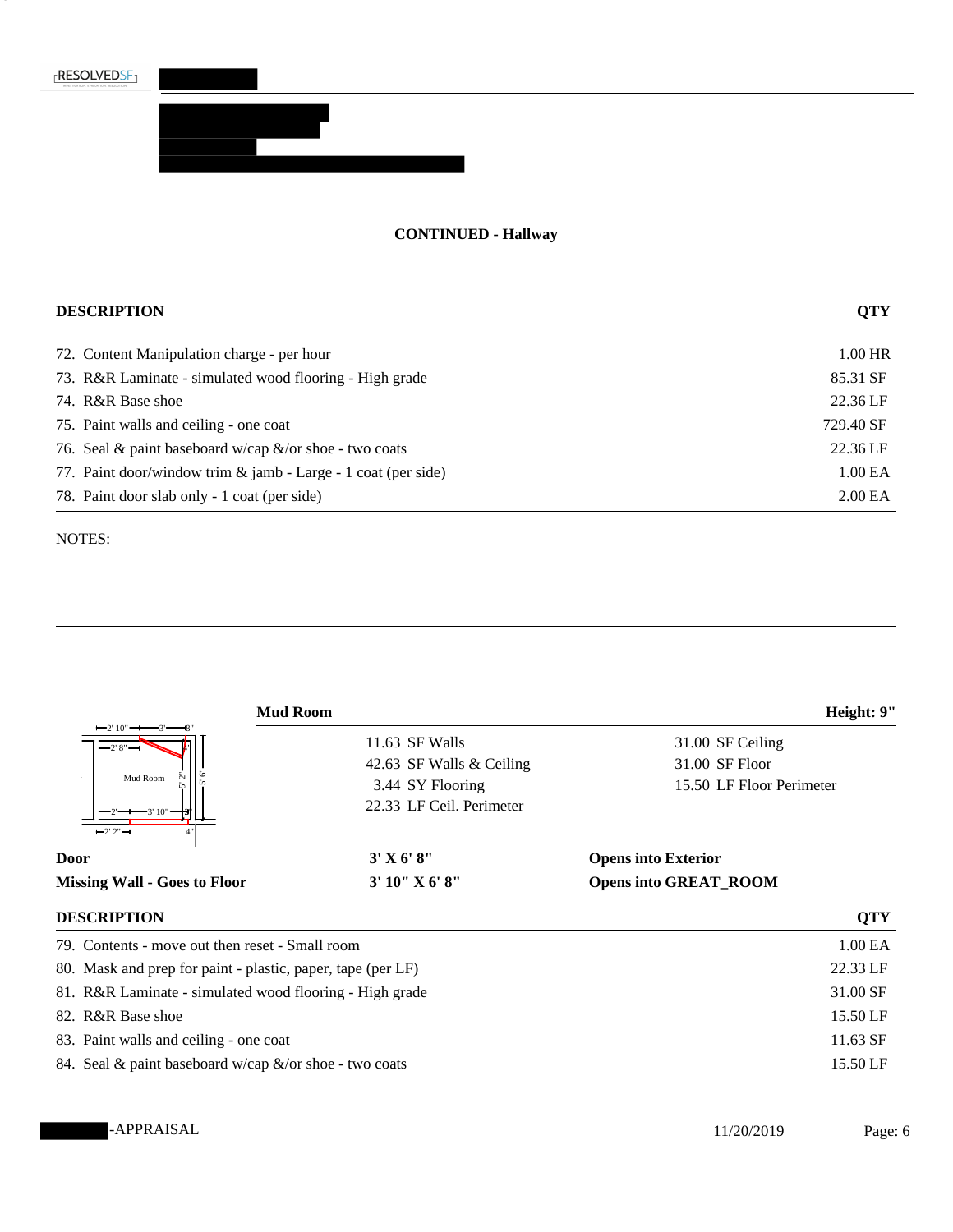

### **CONTINUED - Mud Room**

# **DESCRIPTION QTY**

NOTES:

| !"━━━2' 6" ━+1' 6" I                                        | <b>Hall to Bedrooms</b>                                 | Height: 9"                   |
|-------------------------------------------------------------|---------------------------------------------------------|------------------------------|
|                                                             | 9.25 SF Walls                                           | 24.75 SF Ceiling             |
| Hall to Bedrooms                                            | 34.00 SF Walls & Ceiling                                | 24.75 SF Floor               |
| 2'9"                                                        | 2.75 SY Flooring                                        | 12.33 LF Floor Perimeter     |
| $-2'5''$ $-$<br>$-2$                                        | 17.33 LF Ceil. Perimeter                                |                              |
| <b>Missing Wall</b>                                         | 3' 8''  X 9''                                           | <b>Opens into GREAT_ROOM</b> |
| Door                                                        | 2' 6'' X 6' 8''                                         | <b>Opens into Exterior</b>   |
| Door                                                        | 2' 6'' X 6' 8''                                         | <b>Opens into Exterior</b>   |
| <b>DESCRIPTION</b>                                          |                                                         | <b>QTY</b>                   |
| 85. Mask and prep for paint - plastic, paper, tape (per LF) |                                                         | 17.33 LF                     |
|                                                             | 86. R&R Laminate - simulated wood flooring - High grade | 24.75 SF                     |
| 87. R&R Base shoe                                           |                                                         | 12.33 LF                     |
| 88. Paint walls and ceiling - one coat                      |                                                         | 9.25 SF                      |
| 89. Seal & paint baseboard w/cap $\&$ /or shoe - two coats  |                                                         | 12.33 LF                     |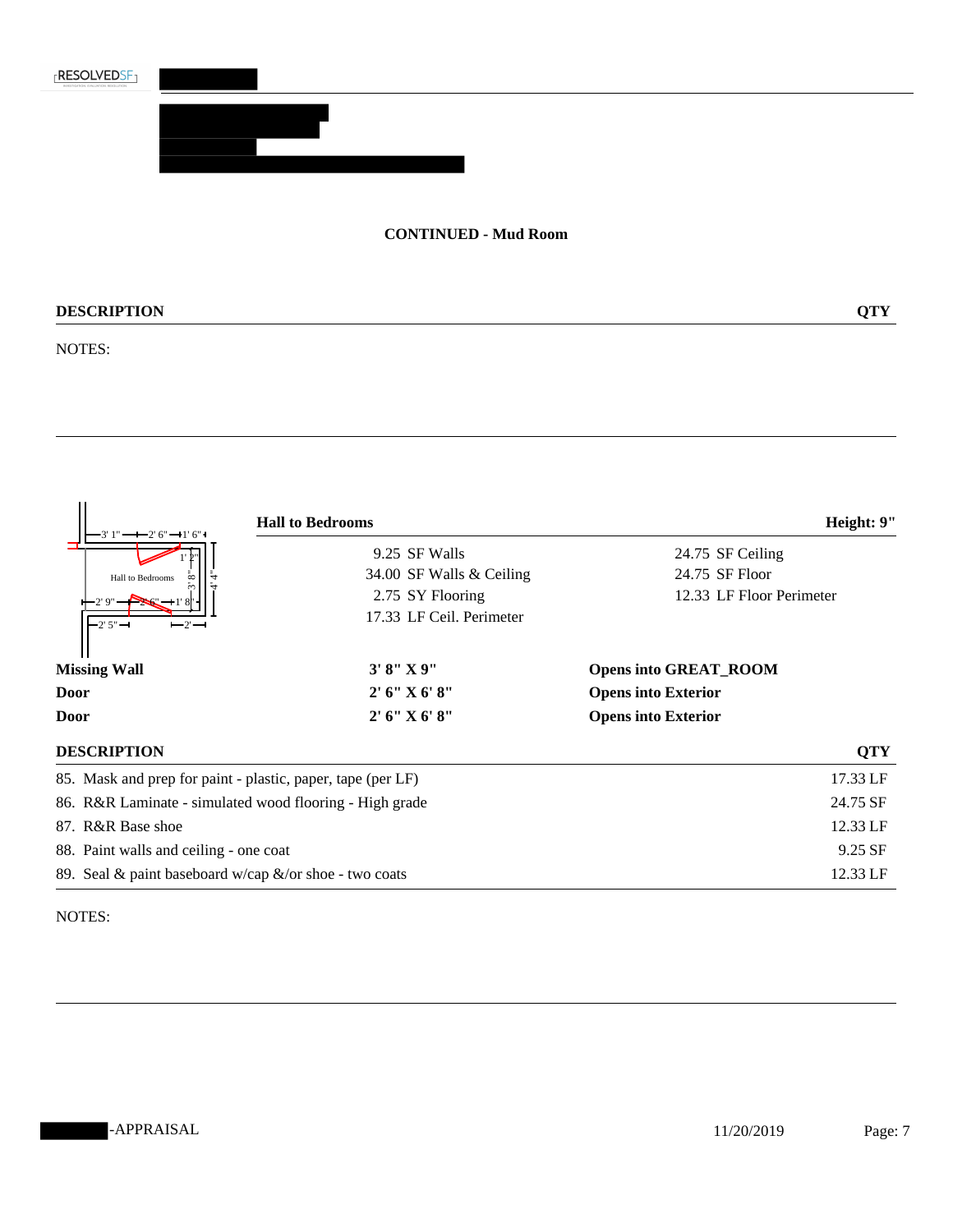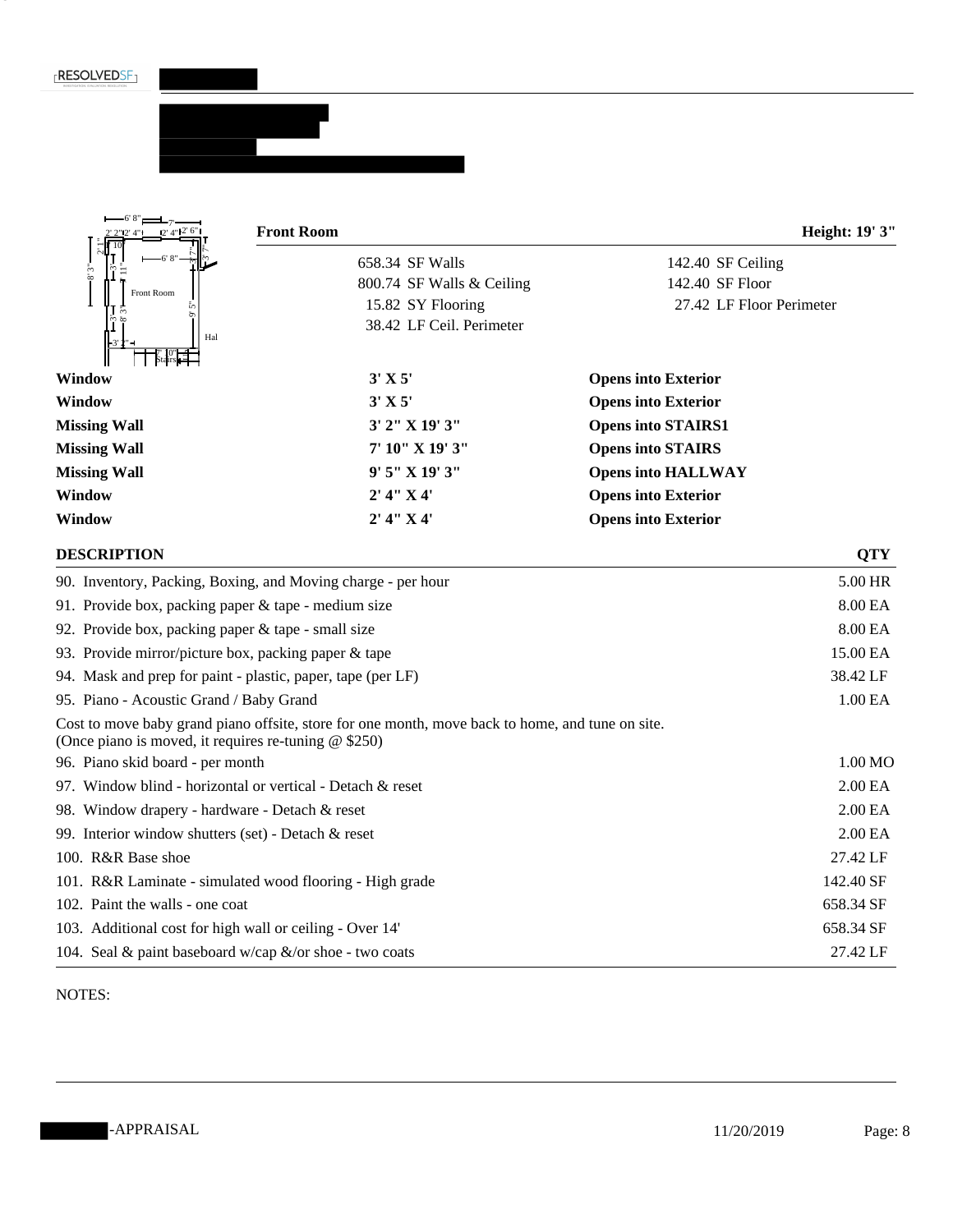



NOTES:

**Level 2**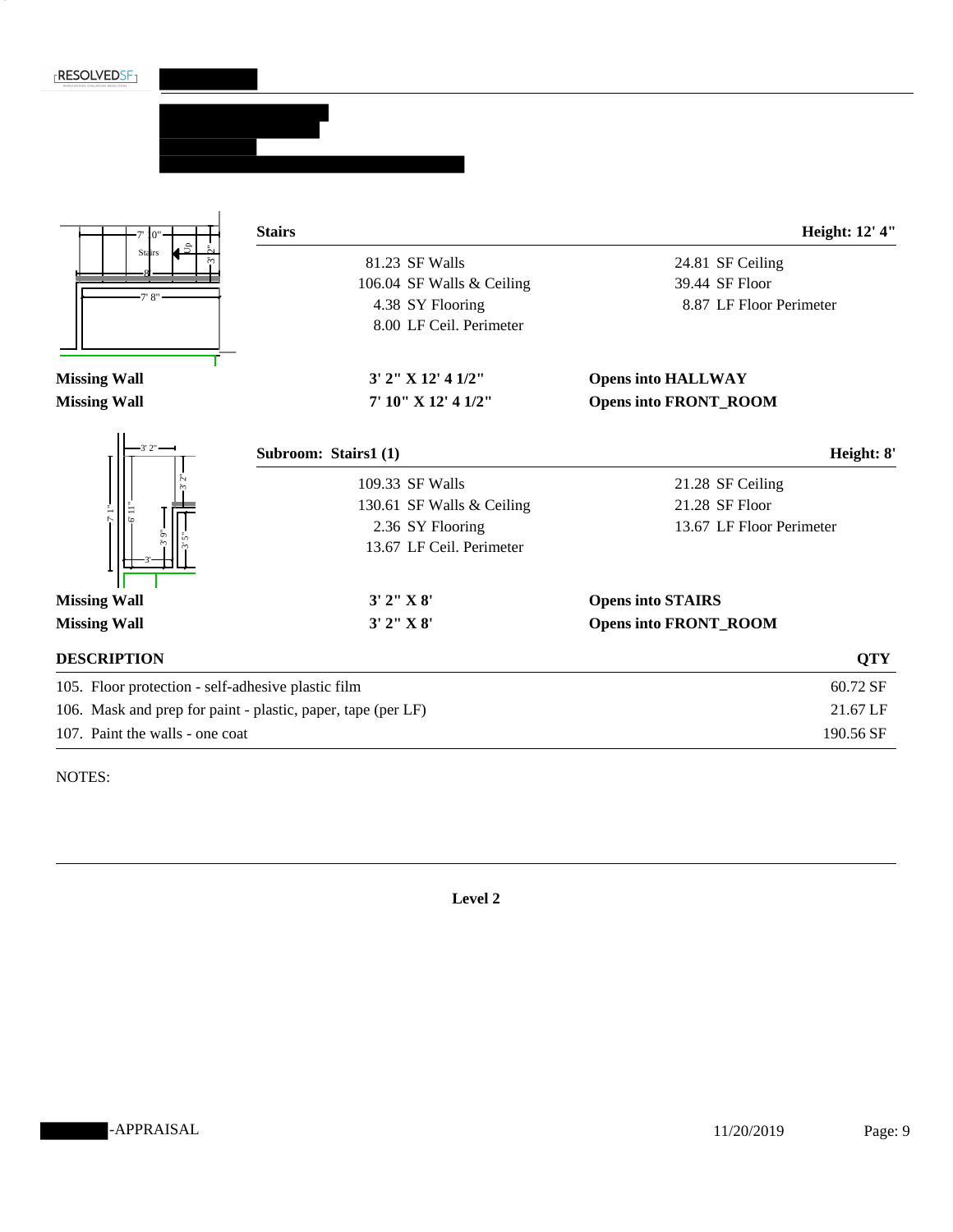| <b>FRESOLVEDSF1</b> |
|---------------------|
|---------------------|



| ਰੋ                                                           | 4.84 SY Flooring<br>7.17 LF Ceil. Perimeter                                                   | 8.39 LF Floor Perimeter                                          |                     |
|--------------------------------------------------------------|-----------------------------------------------------------------------------------------------|------------------------------------------------------------------|---------------------|
| $-4'6''$<br>-1' 8"†                                          | 4' 1" X 12' 4 1/2"                                                                            |                                                                  |                     |
| <b>Missing Wall</b><br><b>Missing Wall - Goes to Ceiling</b> | 4' 6" X 9' 4 1/2"                                                                             | <b>Opens into Exterior</b><br><b>Opens into OFFICE</b>           |                     |
|                                                              |                                                                                               |                                                                  |                     |
| <b>DESCRIPTION</b>                                           |                                                                                               |                                                                  | <b>QTY</b>          |
| 108. Floor protection - self-adhesive plastic film           |                                                                                               |                                                                  | 43.56 SF            |
| 109. Mask and prep for paint - plastic, paper, tape (per LF) |                                                                                               |                                                                  | 7.17 LF             |
| 110. Paint the walls - one coat                              |                                                                                               |                                                                  | 71.84 SF            |
| 111. Additional cost for high wall or ceiling - Over 14'     |                                                                                               |                                                                  | 71.84 SF            |
| $\mathsf{P}$ i<br><b>Office</b><br><b>D</b> ffic<br>Office   | 230.25 SF Walls<br>353.33 SF Walls & Ceiling<br>13.68 SY Flooring<br>22.42 LF Ceil. Perimeter | 123.08 SF Ceiling<br>123.08 SF Floor<br>31.92 LF Floor Perimeter | Height: 9'          |
| <b>Missing Wall</b>                                          | 1' 6''  X 9'                                                                                  | <b>Opens into Exterior</b>                                       |                     |
| <b>Missing Wall - Goes to Ceiling</b>                        | 4' 6" X 6'                                                                                    | <b>Opens into UPPER_STAIRS</b>                                   |                     |
| <b>Missing Wall - Goes to Ceiling</b>                        | 5' X 6'                                                                                       | <b>Opens into Exterior</b>                                       |                     |
| <b>Missing Wall</b>                                          | 9' 9" X 9'                                                                                    | <b>Opens into OFFICE_HALLW</b>                                   |                     |
| <b>Missing Wall</b>                                          | 1' 6''  X 9'                                                                                  | <b>Opens into Exterior</b>                                       |                     |
| <b>DESCRIPTION</b>                                           |                                                                                               |                                                                  | <b>QTY</b>          |
| 112. Contents - move and reset to paint                      |                                                                                               |                                                                  | $1.00\,\mathrm{EA}$ |
| 113. Mask and prep for paint - plastic, paper, tape (per LF) |                                                                                               |                                                                  | 15.00 LF            |
| 114. Floor protection - corrugated cardboard and tape        |                                                                                               |                                                                  | 123.08 SF           |
|                                                              |                                                                                               |                                                                  |                     |
| -APPRAISAL                                                   |                                                                                               | 11/20/2019                                                       | Page: 10            |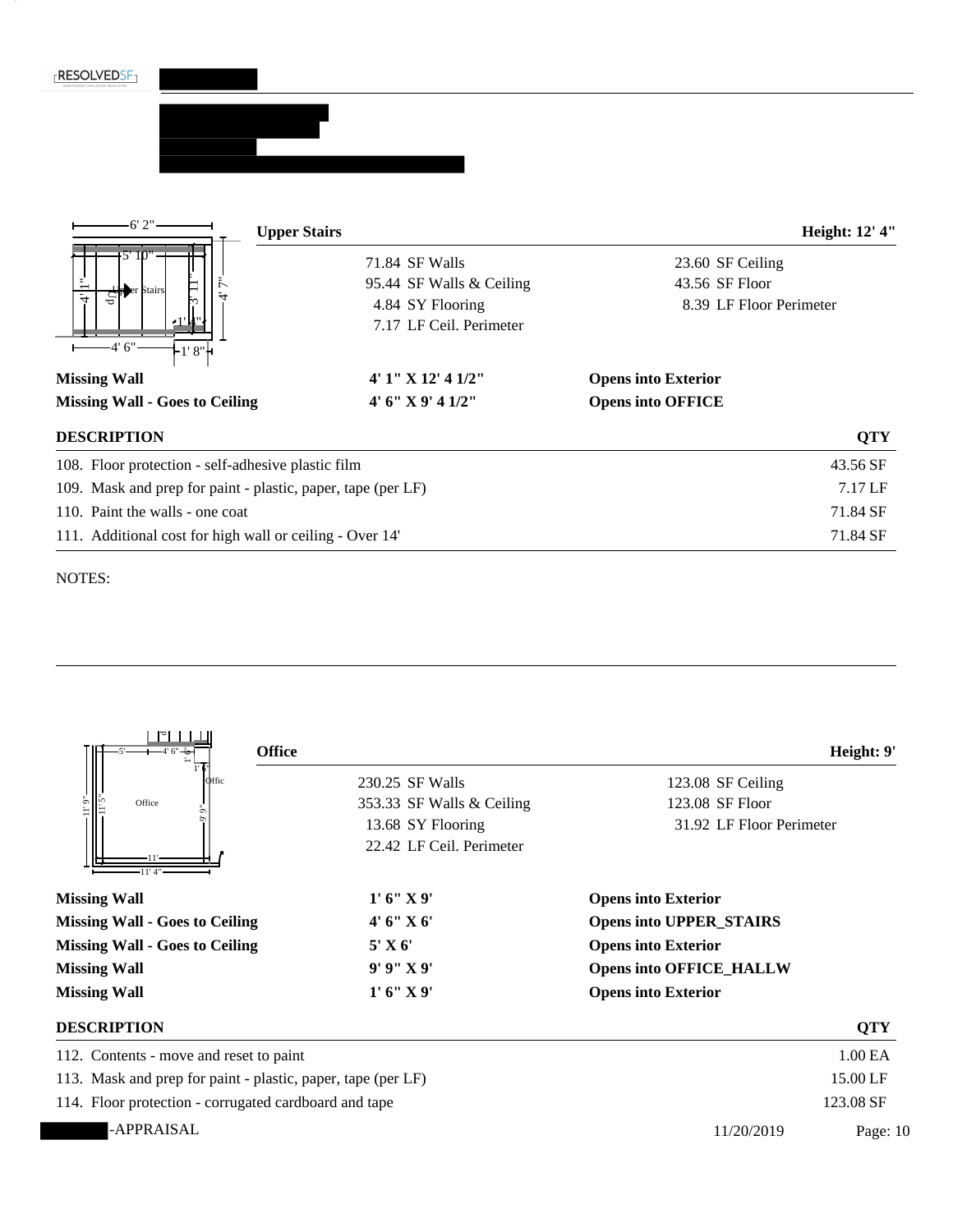

### **CONTINUED - Office**

| <b>DESCRIPTION</b>                           | <b>OTY</b> |  |
|----------------------------------------------|------------|--|
| 115. Paint the walls - one coat              | 230.25 SF  |  |
| 116. R&R Carpet -transition strip @ laminate | 12.00 LF   |  |

|                                                          | <b>Office Hallway</b>                                        | Height: 9'                                                                                                                        |
|----------------------------------------------------------|--------------------------------------------------------------|-----------------------------------------------------------------------------------------------------------------------------------|
|                                                          | 146.29 SF Walls                                              | 69.10 SF Ceiling                                                                                                                  |
| e Ha∏wa\                                                 | 215.39 SF Walls & Ceiling                                    | 69.10 SF Floor                                                                                                                    |
|                                                          | 7.68 SY Flooring                                             | 17.83 LF Floor Perimeter                                                                                                          |
|                                                          | 20.83 LF Ceil. Perimeter                                     |                                                                                                                                   |
| <b>Missing Wall</b>                                      | 9' 9''  X 9'                                                 | <b>Opens into OFFICE</b>                                                                                                          |
| <b>Missing Wall</b>                                      | 1' 6''  X 9'                                                 | <b>Opens into Exterior</b>                                                                                                        |
| <b>Missing Wall</b>                                      | 4'3''X9'                                                     | <b>Opens into Exterior</b>                                                                                                        |
| <b>Missing Wall</b>                                      | 3' 10" X 9'                                                  | Opens into HALL_TO_ROOM                                                                                                           |
| Door                                                     | 3' X 6' 8''                                                  | <b>Opens into Exterior</b>                                                                                                        |
| <b>DESCRIPTION</b>                                       |                                                              | <b>QTY</b>                                                                                                                        |
|                                                          | 117. Mask and prep for paint - plastic, paper, tape (per LF) | 20.83 LF                                                                                                                          |
| 118. Thermostat - Detach & reset                         | 1.00 EA                                                      |                                                                                                                                   |
| 119. R&R Laminate - simulated wood flooring - High grade | 69.10 SF                                                     |                                                                                                                                   |
| reasonably uniform appearance.                           |                                                              | Clear view from open loft upstairs to downstairs area with matching laminate. Need to R&R laminate in open upstairs to maintain a |
| 120. R&R Base shoe                                       |                                                              | 17.83 LF                                                                                                                          |
| 121. Paint the walls - one coat                          |                                                              | 146.29 SF                                                                                                                         |
| 122. Seal & paint baseboard w/cap &/or shoe - two coats  | 17.83 LF                                                     |                                                                                                                                   |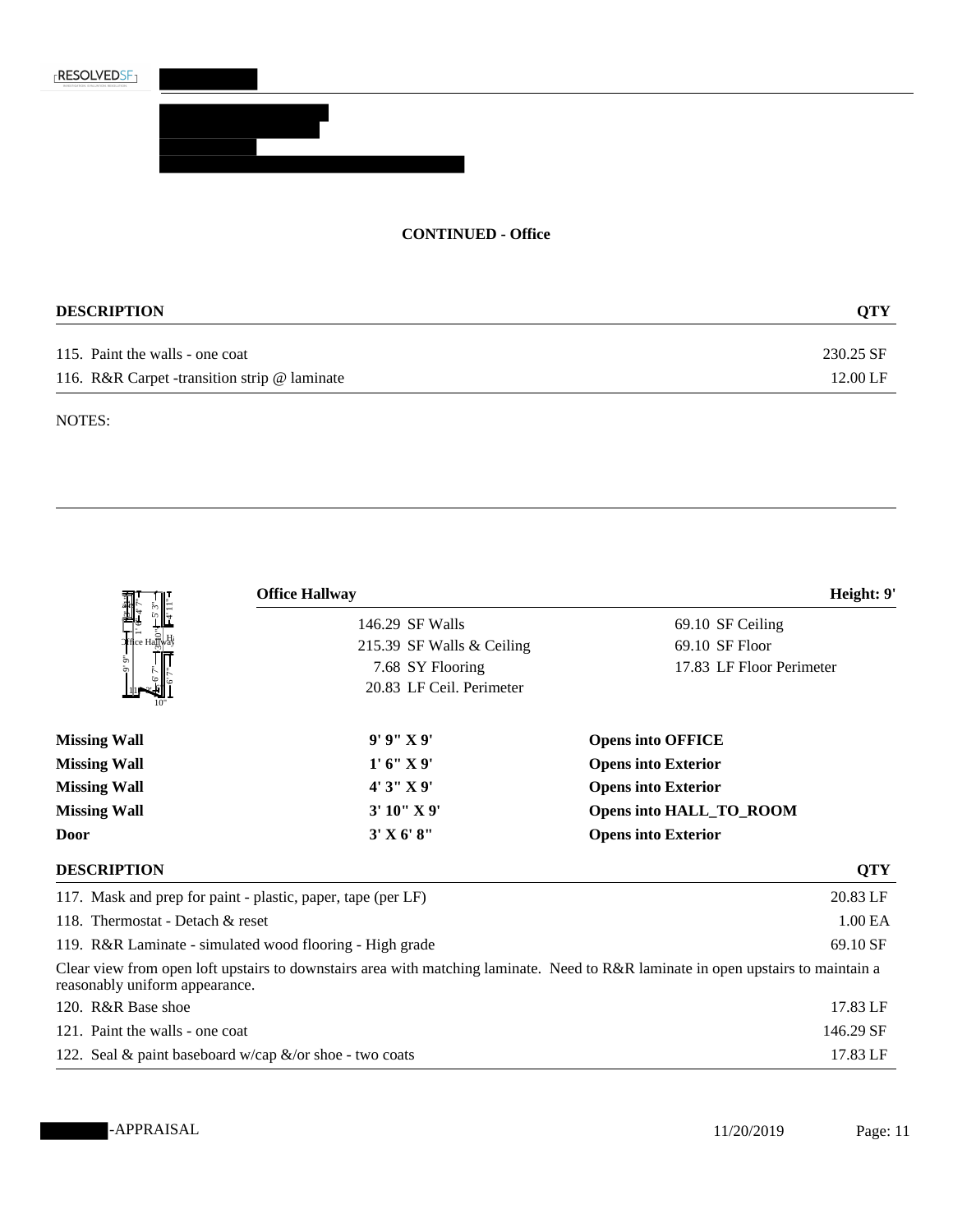

# **CONTINUED - Office Hallway**

# **DESCRIPTION QTY**

#### NOTES:

|                                                              | <b>Hall to Rooms</b>      | Height: 9'                                                                                                                       |  |  |
|--------------------------------------------------------------|---------------------------|----------------------------------------------------------------------------------------------------------------------------------|--|--|
|                                                              | 151.00 SF Walls           | 34.82 SF Ceiling<br>34.82 SF Floor                                                                                               |  |  |
| Hall to Rooms                                                | 185.82 SF Walls & Ceiling |                                                                                                                                  |  |  |
| allwäw                                                       | 3.87 SY Flooring          | 14.83 LF Floor Perimeter                                                                                                         |  |  |
|                                                              | 22.33 LF Ceil. Perimeter  |                                                                                                                                  |  |  |
| <b>Missing Wall</b>                                          | 3'10''X9'                 | <b>Opens into OFFICE_HALLW</b>                                                                                                   |  |  |
| Door                                                         | 2' 6''  X 6' 8''          | <b>Opens into Exterior</b><br><b>Opens into Exterior</b>                                                                         |  |  |
| Door                                                         | 2' 6'' X 6' 8''           |                                                                                                                                  |  |  |
| Door                                                         | 2' 6'' X 6' 8''           | <b>Opens into Exterior</b>                                                                                                       |  |  |
| <b>DESCRIPTION</b>                                           |                           | <b>QTY</b>                                                                                                                       |  |  |
| 123. Mask and prep for paint - plastic, paper, tape (per LF) |                           | 22.33 LF                                                                                                                         |  |  |
| 124. R&R Laminate - simulated wood flooring - High grade     | 34.82 SF                  |                                                                                                                                  |  |  |
|                                                              |                           | Clear view from upstairs loft to downstairs entryway. Need to R&R upstairs laminate to maintain a reasonably uniform appearance. |  |  |
| 125. R&R Base shoe                                           |                           | 14.83 LF                                                                                                                         |  |  |
| 126. Paint the walls - one coat                              | 151.00 SF                 |                                                                                                                                  |  |  |
| 127. Seal & paint baseboard w/cap $\&$ /or shoe - two coats  |                           | 14.83 LF                                                                                                                         |  |  |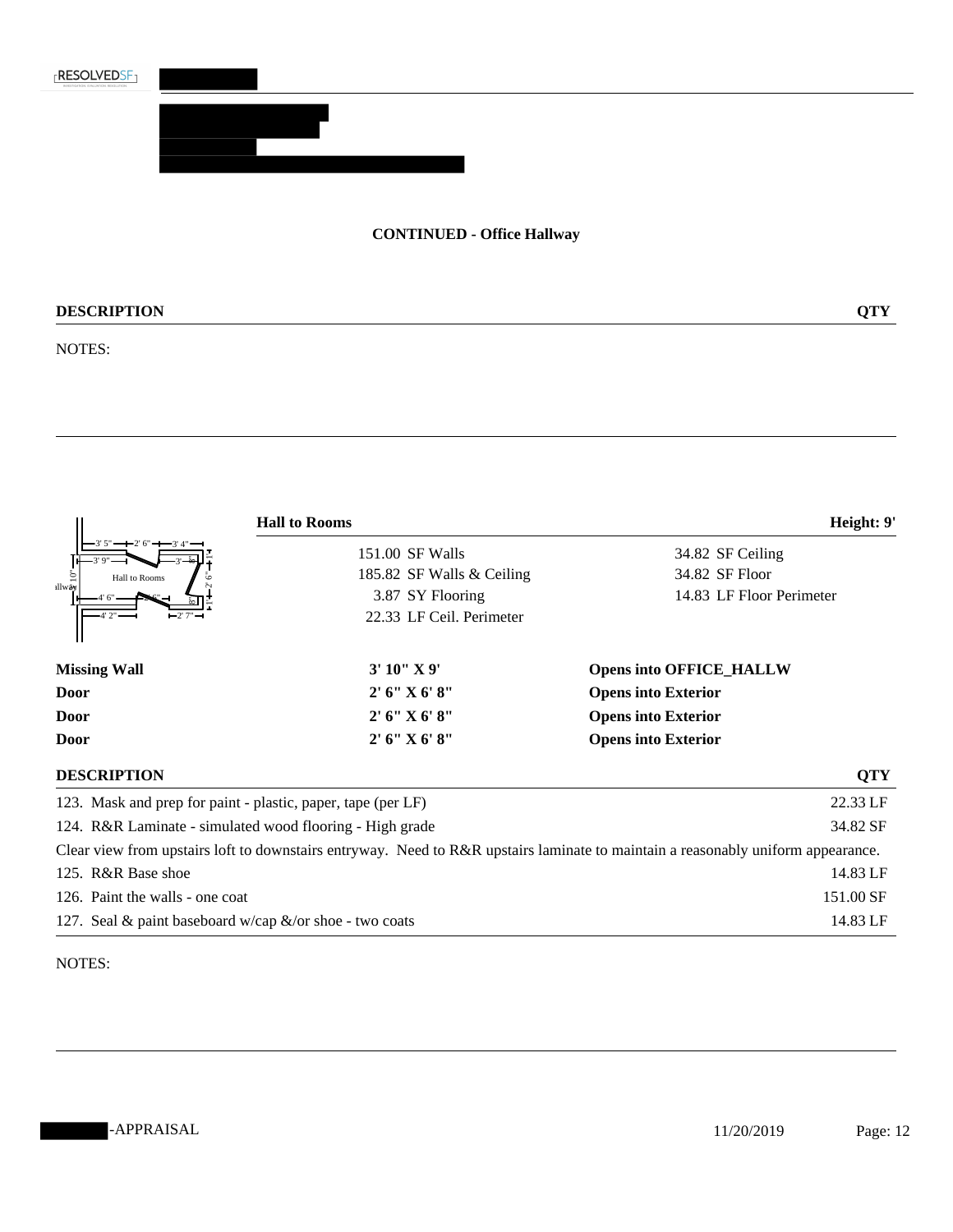

#### **General Items**

| <b>DESCRIPTION</b>                                                   | <b>QTY</b>          |
|----------------------------------------------------------------------|---------------------|
| 128. PERMITS AND FEES- open item as incurred                         | 1.00 EA             |
| 129. Temporary toilet - Minimum rental charge                        | 1.00 EA             |
| 130. Job-site moving/storage container - 16' long - per month        | 1.00 MO             |
| 131. Job-site cargo container - pick up/del. (each way) 16'-40'      | 2.00 <sub>E</sub> A |
| 132. Dumpster load - Approx. 20 yards, 4 tons of debris              | 1.00 EA             |
| 133. R&R Security system - control panel and keypad detach and reset | 1.00 EA             |
| 134. Final cleaning - construction - Residential                     | 1373.00 SF          |
| 135. Residential Supervision / Project Management - per hour         | 30.00 HR            |

### NOTES:

## **Labor Minimums Applied**

### **DESCRIPTION QTY**

136. Drywall labor minimum 1.00 EA

NOTES:

# **Grand Total Areas:**

| 2,311.21 SF Walls           | 1,338.56 SF Ceiling                   |          | 3,649.77 SF Walls and Ceiling |
|-----------------------------|---------------------------------------|----------|-------------------------------|
| 1,373.16 SF Floor           | 152.57 SY Flooring                    |          | 288.95 LF Floor Perimeter     |
| 0.00 SF Long Wall           | 0.00 SF Short Wall                    |          | 347.36 LF Ceil. Perimeter     |
| 1,373.16 Floor Area         | 1,436.90 Total Area                   | 1.880.63 | Interior Wall Area            |
| 1,780.97 Exterior Wall Area | 261.05 Exterior Perimeter of<br>Walls |          |                               |
| 0.00 Surface Area           | 0.00 Number of Squares                |          | 0.00 Total Perimeter Length   |
| 0.00 Total Ridge Length     | 0.00 Total Hip Length                 |          |                               |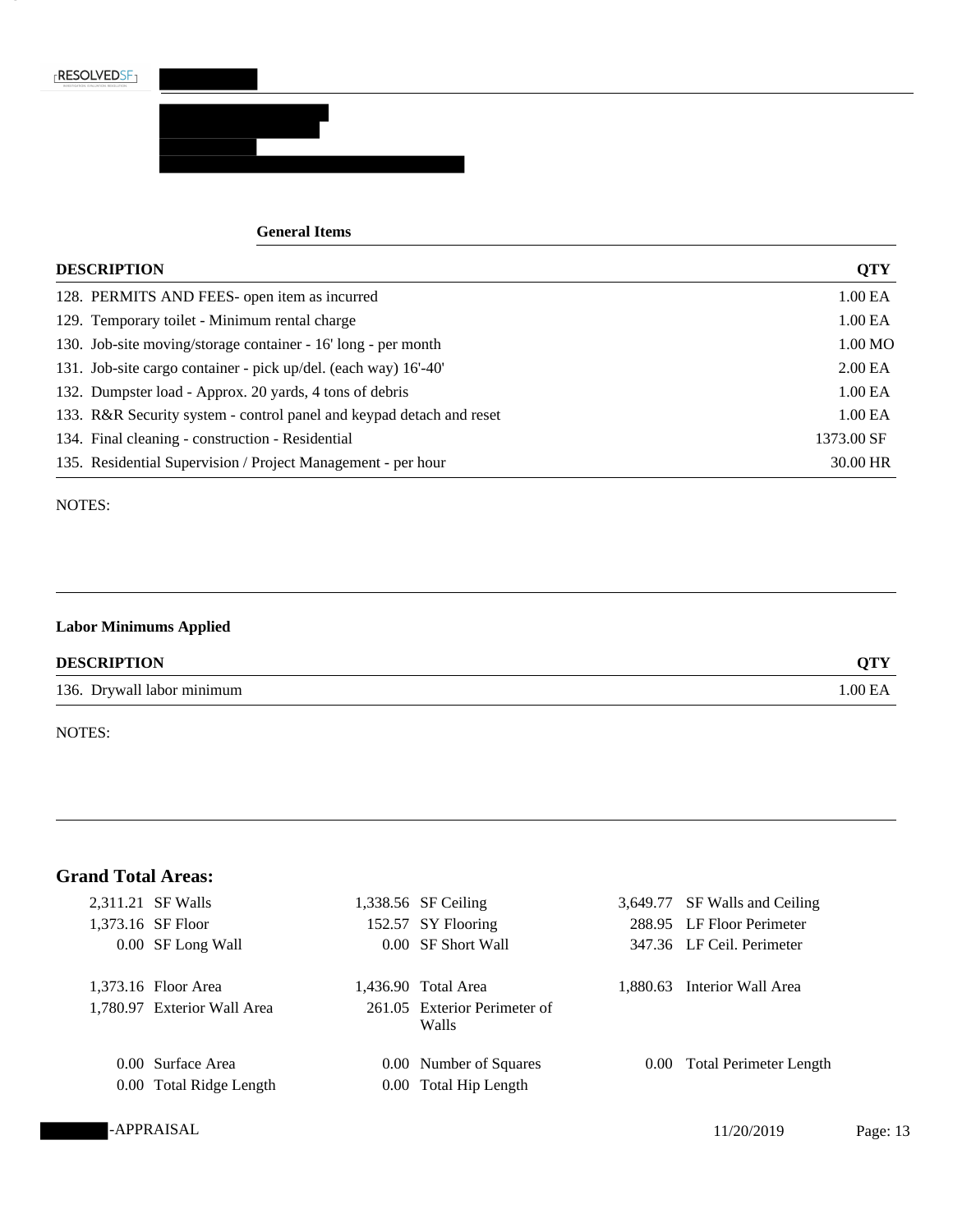



Revised 6/4/19 - to include overhead and profit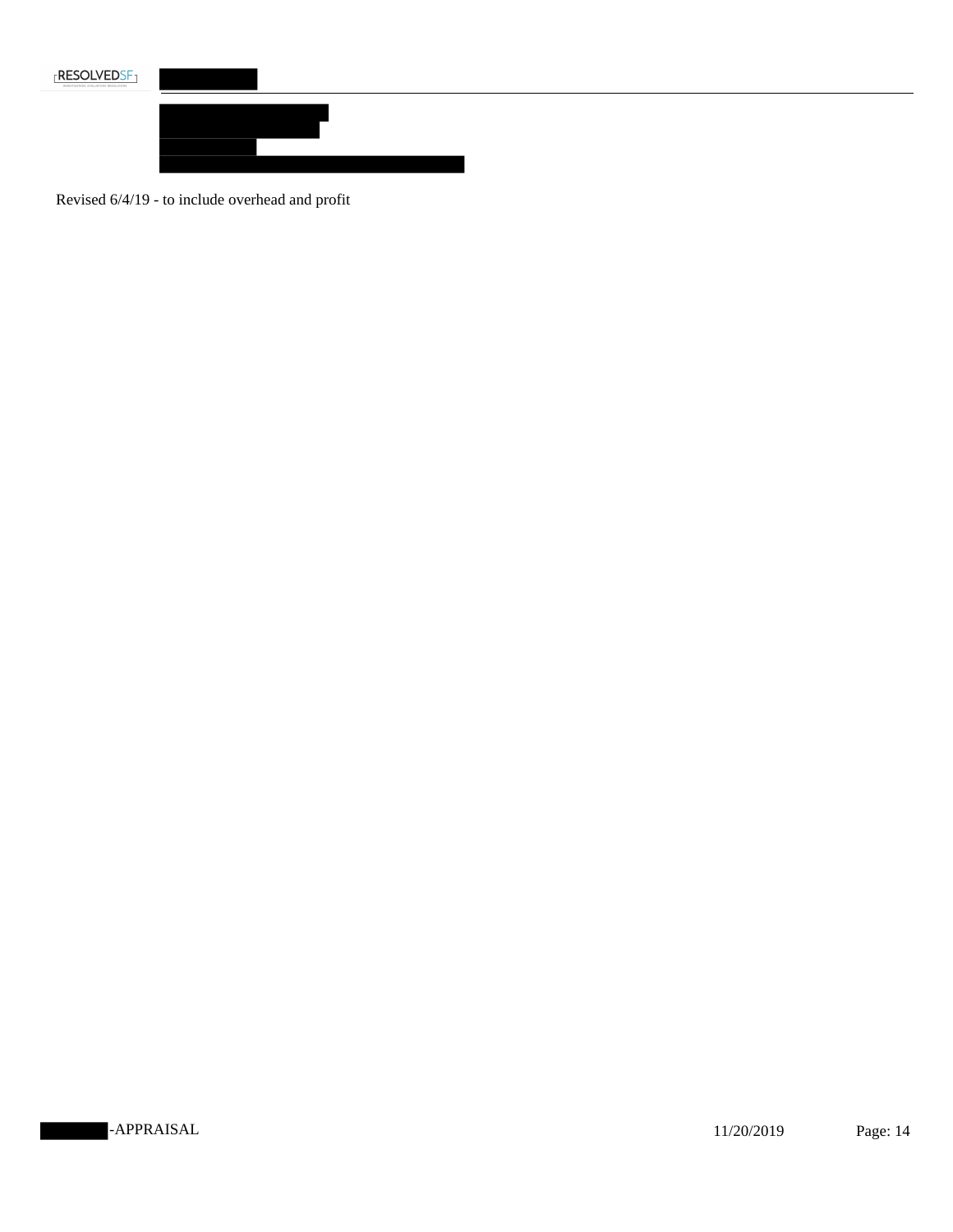Main Level



 $\mathbb{N}$ 介

# Main Level